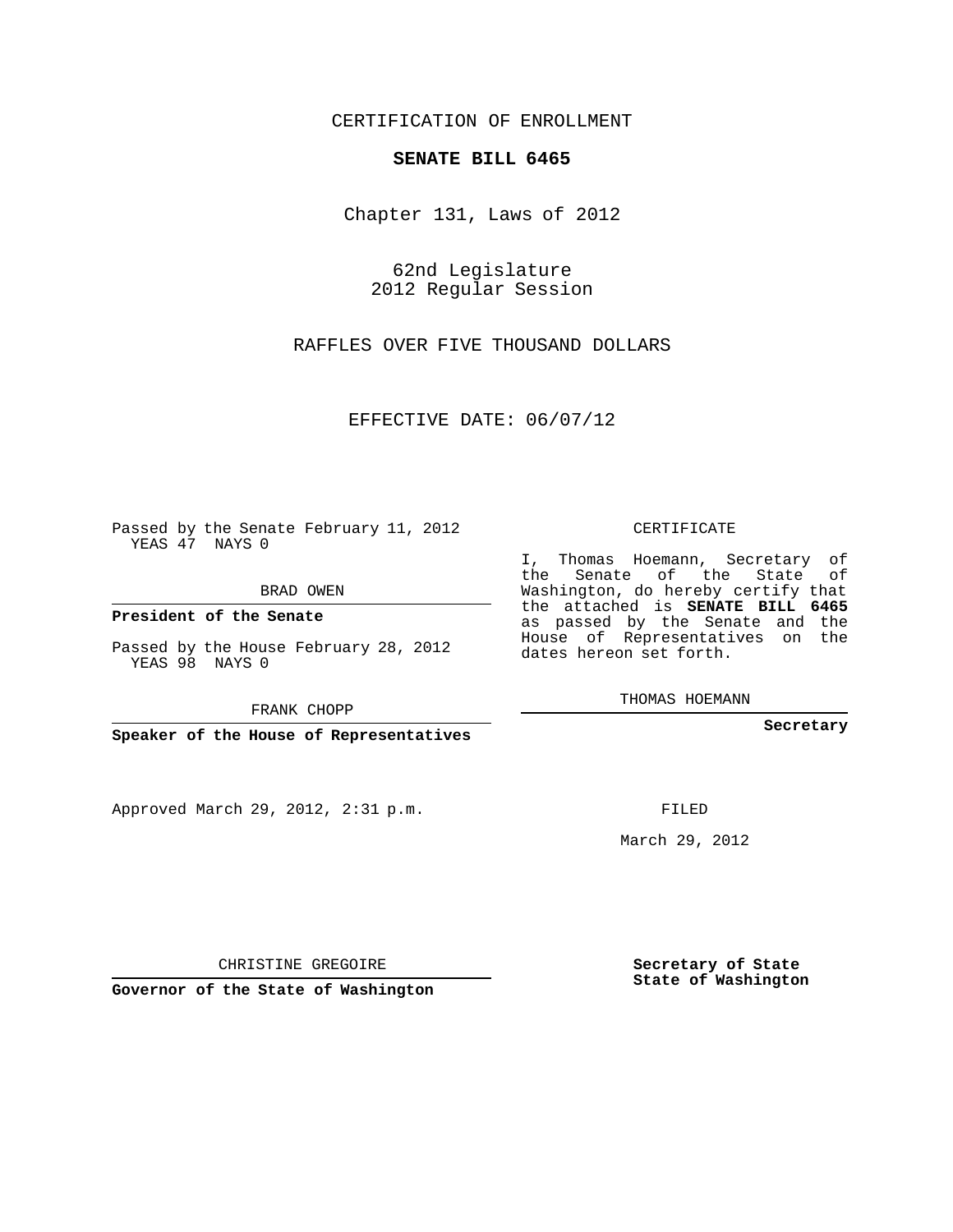## **SENATE BILL 6465** \_\_\_\_\_\_\_\_\_\_\_\_\_\_\_\_\_\_\_\_\_\_\_\_\_\_\_\_\_\_\_\_\_\_\_\_\_\_\_\_\_\_\_\_\_

\_\_\_\_\_\_\_\_\_\_\_\_\_\_\_\_\_\_\_\_\_\_\_\_\_\_\_\_\_\_\_\_\_\_\_\_\_\_\_\_\_\_\_\_\_

Passed Legislature - 2012 Regular Session

## **State of Washington 62nd Legislature 2012 Regular Session**

**By** Senators Holmquist Newbry and Kohl-Welles

Read first time 01/24/12. Referred to Committee on Labor, Commerce & Consumer Protection.

 1 AN ACT Relating to raffles exceeding five thousand dollars; and 2 amending RCW 9.46.0315.

3 BE IT ENACTED BY THE LEGISLATURE OF THE STATE OF WASHINGTON:

 4 **Sec. 1.** RCW 9.46.0315 and 1991 c 192 s 4 are each amended to read 5 as follows:

 Bona fide charitable or bona fide nonprofit organizations organized primarily for purposes other than the conduct of raffles, are hereby authorized to conduct raffles without obtaining a license to do so from the commission when such raffles are held in accordance with all other requirements of this chapter, other applicable laws, and rules of the commission; when gross revenues from all such raffles held by the organization during the calendar year do not exceed five thousand 13 dollars; and when tickets to such raffles are sold only to, and winners are determined only from among, the regular members of the organization conducting the raffle. The organization may provide unopened containers of beverages containing alcohol as raffle prizes if the appropriate permit has been obtained from the liquor control board: 18 PROVIDED, That raffles that exceed five thousand dollars may also be 19 conducted pursuant to the provisions of this section if the